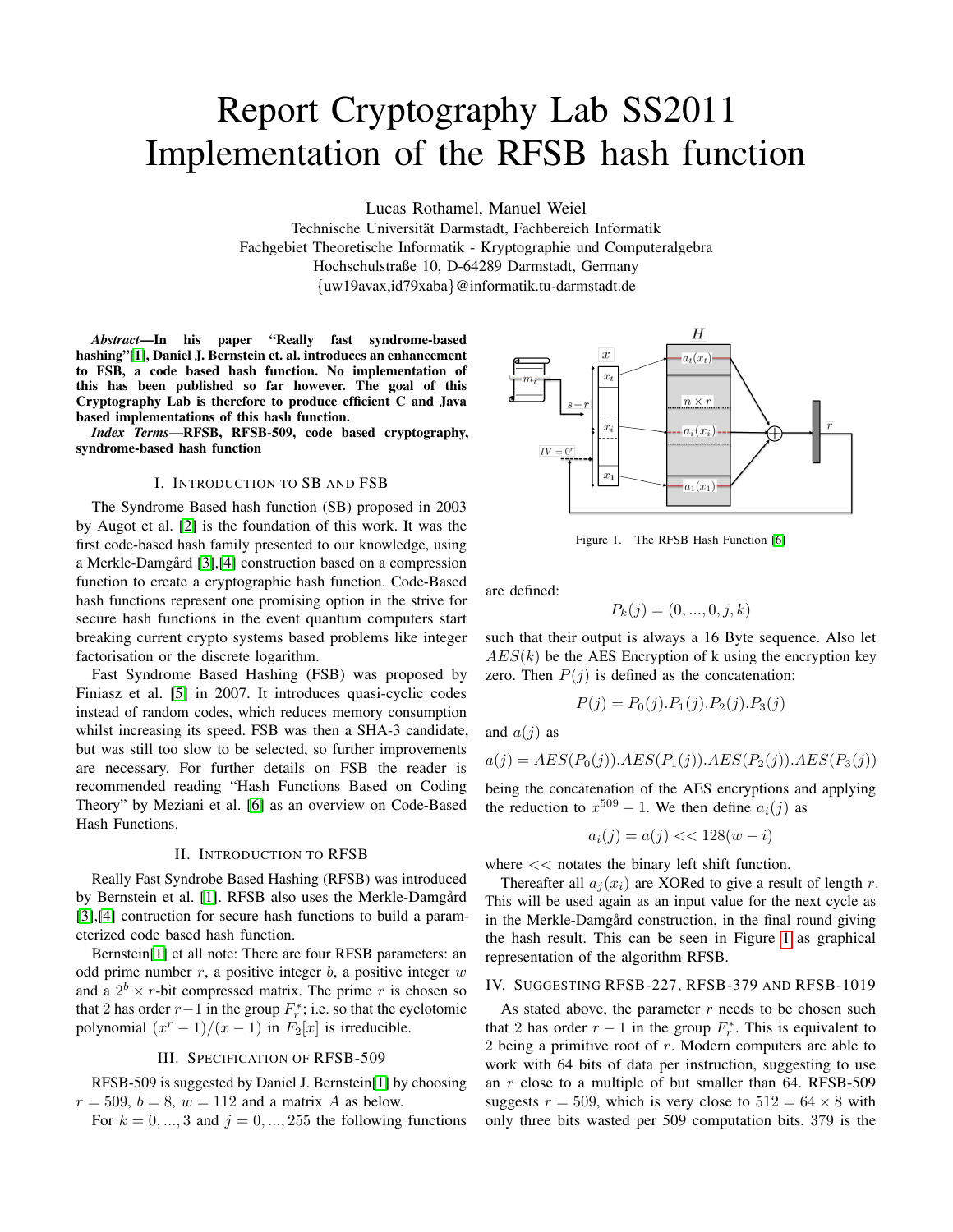best alternative we have found that is smaller than 509 and still reasonably close to a multiple of 64 (384), the difference being 5. As a value smaller 256, 227 was implemented, however this wastes a total of 29. Another more suitable value appears to be 1019, which is just below  $1024 = 64 \times 16$ , the difference being just five. We therefore suggest *RFSB-227*, *RFSB-379* and  $RFSB-1019$  as implementations with  $r$  chosen accordingly, and leaving  $b$ ,  $w$  and  $A$  as suggested by Bernstein et al. [\[1\]](#page-2-0).

## V. IMPLEMENTATION IN C

## *A. Used Libraries*

The AES Library of Brian Gladman[\[11\]](#page-3-0) was used for matrix generation. It provides a fast and long standing AES implementation for generation of the A matrix. It is provided in the package *aes-src-11-01-11.zip*.

## *B. File and Function Description*

*1) main.c:*

*a) CPUFREQUENCY:* This represents the CPU Frequency in GHz, used to calculate the cycles per byte value.

*b) main():* This is the main function of the implementation, first checking the passed parameters, selecting the RFSB variant to be used, calculating the A matrix, calculating the hash and calculating the performance measurements at the end.

*2) RFSB.c:* This file contains the main RFSB functions in a library style.

*a) GenerateMatrix():* This function calculates the complete compressed matrix.

*b) GenerateColumn():* This function calculates one column of the compressed matrix.

*c) ComputeRound():* This function hashes one round with the given matrix.

*d) ComputeFile():* This function implements the Merkle-Damgård [[3\]](#page-2-2), [\[4\]](#page-2-3) construction of RFSB, looping over the input file to incrementally read in the file and hash it.

*3) Tools.c:*

*a) rotateAndxor():* Rotates a given array by a given amount and xors it with another array which is then returned.

*b) fold():* Folds the first n bits onto the last ones.

*c) printHash():* Prints a given hash to the command line.

## *C. Usage*

GNU Make may be used to compile the C Implementation. Type *make* in the folder's command line to start compilation. The resulting executable is named *rfsb*.

As a first parameter, provide the file to be hashed. An optional Parameter *-r*  $\langle number \rangle$  may be appended, where  $\langle \langle$  number  $\rangle$  represents one of 227, 379, 509 or 1019, to indicate the r value to be used. If no r value is specified,  $r$  is taken to be 509, starting a computation of *RFSB-509*.

After start of the program, the file that is being hashed, its size in bytes as well as the RFSB variant used are printed. When ready, the hash value is printed, together with the elapsed cpu time in seconds, and the resulting megabytes per second. A cycles per byte value is calculated, be aware that the cpu frequency must be entered correctly in constant

*CPUFREQUENCY* of main.c before compilation to ensure a correct calculation.

## VI. IMPLEMENTATION IN JAVA

The Java implementation is a standalone application. It operates significantly slower then the C implementation, part of which is due to the fact that Java by default knows no unsigned data types apart from *char*, requiring overhead that the C implementation does not worry about. In actual fact, for small files (approx. 5MB) the C implementation is finished with all calculations before the Java implementation has finished the generation of the

Only the RFSB-509 specification by Bernstein[\[1\]](#page-2-0) et al. has been implemented in the Java version, as that way at least some optimisations were possible.

## *A. Used Libraries*

The Java implementation makes use of the FlexiProvider[\[12\]](#page-3-1) Library for AES. Due to the experienced performance constraint in Java, no FlexiProvider integration is provided.

## *B. File and Function Description*

*1) RFSB Impl:* This class represents the main class of the implementation, containing the following functions:

*a) main():* The first executable function, primarily handling time measurement as well as file input reading.

*b) computeAll():* This function implements the Merkle-Damgård [[3\]](#page-2-2), [\[4\]](#page-2-3) construction of RFSB, by allocating memory and handling the looping over the input data and previous results.

*c) computeRound():* This function implements one single round, calling the *rorateAndxor()* in each round for calculation of the round.

*d) rotateAndxor():* In every round of the RFSB-Construction, a rotation by a few bits and subsequent xor are necessary. This function performs the rotation required.

*e) ComputeMatrix():* Calculates the A matrix entries using the *CompressedMatrix()* function for each row.

*f) CompressedMatrix():* Calculates each row of the A matrix, using the AES library with an all-zero key.

*2) Tools:* The Tools class provides static access to a few generic functions not special to RFSB.

*a) getbytesFromFile():* Reads the content of a file, returning it as a byte array.

*b) UnsignedByteAt():* Returns a single Byte at the given index of a byte array.

*c) fold3():* Executes a single fold operation on a byte array by 3 bits. This translates into an x-or of the first 3 bits onto the last 3 bits, and then setting the first 3 bits to zero, corresponding the folding from a 512 bit number to a 509 bit one.

### *C. Usage*

As the only parameter, provide the file name to be hashed. When finished, the hash is returned, together with the time taken (in seconds) and the resulting megabytes per second rating.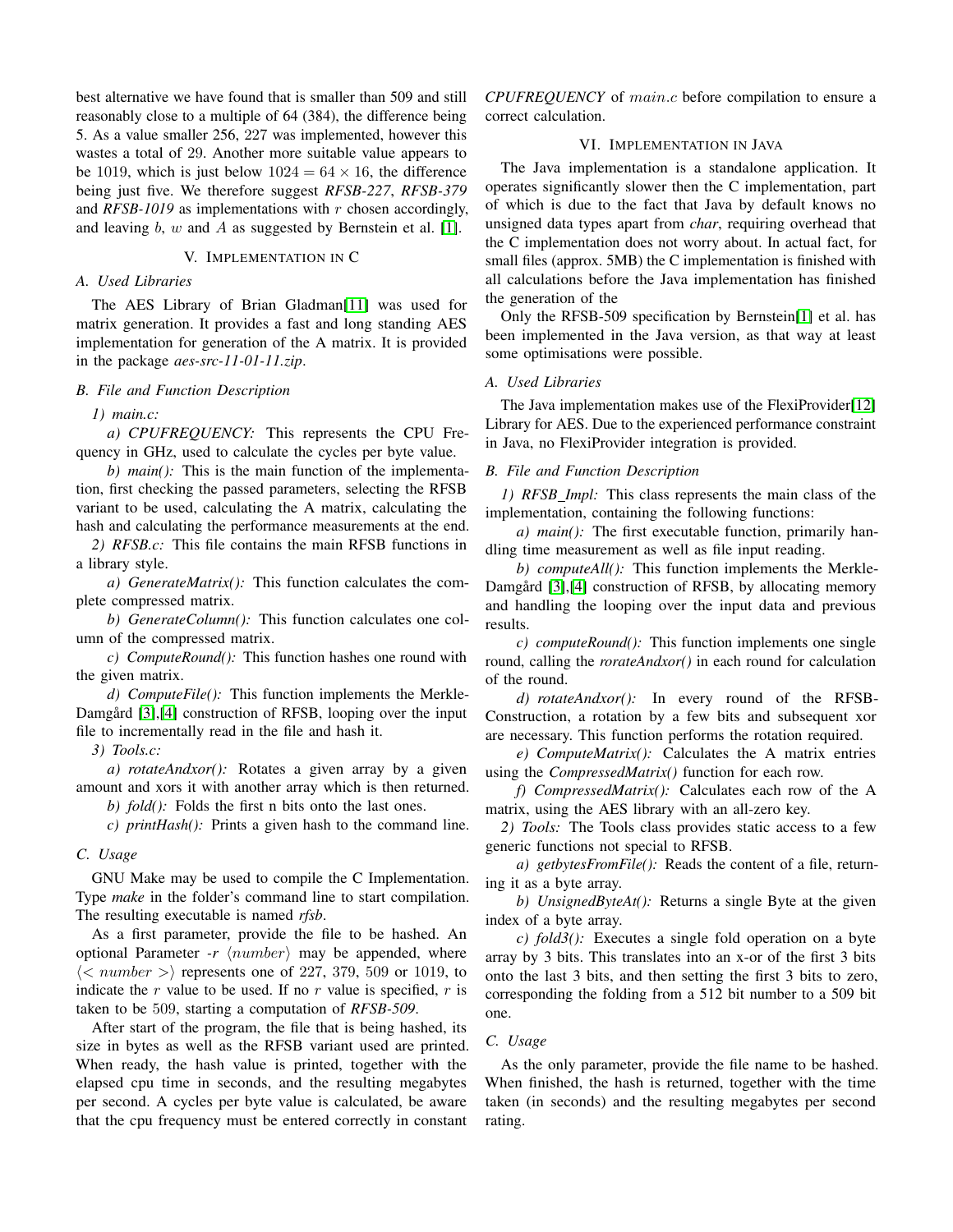| Scheme         | Speed (Cycles/byte) |
|----------------|---------------------|
| <b>FSB</b>     | 257 [5] / 95.53 [7] |
| S-FSB          | 160 [8]             |
| <b>SWIFFTX</b> | 57 [9]              |
| <b>RFSB</b>    | 13.62 [1]           |
| Keccack        | 12.6 [10]           |

Table I

<span id="page-2-10"></span>PERFORMANCE COMPARISON BETWEEN CODE-BASED HASH FAMILIES AND SOME OTHER HASH FUNCTIONS.[\[6\]](#page-2-5)

| Variant          | Speed (Cycles/byte) |
|------------------|---------------------|
| <b>RFSB-227</b>  | 42.4                |
| <b>RFSB-379</b>  | 62.8                |
| <b>RFSB-509</b>  | 120.5               |
| <b>RFSB-1019</b> | 152.8               |

Table II

<span id="page-2-11"></span>PERFORMANCE COMPARISON OF OUR C RFSB IMPLEMENTATION WITH DIFFERENT R VALUES.

### VII. PERFORMANCE MEASUREMENTS

All performance measurements were done on a Intel Core i7 2.96 GHz CPU running Ubuntu 10.10 and a 1GB random data input file held on a RAM disk. The C implementation was compiled using the GCC 4.4.5 for Ubuntu compiler with -O3 optimisations. All quoted speeds are the average value of 5 successive measurements.

In table [I,](#page-2-10) some performance measurements by Meziani[\[6\]](#page-2-5) et al. comparing different code-based hash functions can be seen. Table [II](#page-2-11) then shows our own performance measurements, comparing different values of  $r$ . Only the implementation in C was tested, as the Java implementation is significantly slower in all cases.

#### VIII. CONCLUSION

RFSB has been implemented both in C and in Java with decent speeds reached in the C implementation. Further improvements may be made by de-generalising the code for a specific variant of RFSB, as the current code is quite general. It should be easy to implement further RFSB modes in the code by changing a few lines of code to add the required parameters. However, the generalised code is certainly not the fastest possible.

In our implementations, the A matrix is calculated before using it. It would generally be possible to save this statically in the program code, making the executable somewhat larger, but probably also faster. All time measurements in table [II](#page-2-11) include the generation of the A matrix before starting the hashing itself.

The Java implementation unfortunately does not shine through high efficiency. At least to our knowledge, the Java VM does not support bigger unsigned data types, and calculating with only 8 bits at a time already decreases efficiency by a factor 8 when compared to the 64 bits that C is capable of on most modern computers. Writing components that can run natively appears to be more suitable for number crunching like building a hash function.

An Implementation in assembly language could be an

option to achieve further speed improvements. Bernstein[\[1\]](#page-2-0) et al. give suggestions on the use of Horner's Rule for a faster RFSB-509 implementation, and combining this with an assembly language implementation could be a goal when further efficiency improvements are required.

Finally it needs to be noted that no publicly available implementation of RFSB exists to our knowledge, therefore we were unable to compare our results with another implementation. It should not be used in a production system, as correctness cannot be guaranteed.

## **APPENDIX**

### SUITABLE VALUES OF  $r$  for RFSB

For RFSB [\[1\]](#page-2-0) the parameter  $r$  needs to be chosen such that 2 has order  $r - 1$  in the group  $F_r^*$ . The following prime numbers between 128 and 1024 fulfill this criterion:

131, 139, 149, 163, 173, 179, 181, 197, 211, 227, 269, 293, 317, 347, 349, 373, 379, 389, 419, 421, 443, 461, 467, 491, 509, 523, 541, 547, 557, 563, 587, 613, 619, 653, 659, 661, 677, 701, 709, 757, 773, 787, 797, 821, 827, 829, 853, 859, 877, 883, 907, 941, 947, 1019

#### **REFERENCES**

- <span id="page-2-0"></span>[1] Daniel J. Bernstein, Tanja Lange, Christiane Peters, and Peter Schwabe. Really fast syndrome-based hashing. In AFRICACRYPT 2011, Lecture Notes in Computer Science, Vol. 6737, pp. 134–152. Springer-Verlag Berlin Heidelberg, 2011.
- <span id="page-2-1"></span>[2] D. Augot, M. Finiasz, and N. Sendrier. A family of fast syndrome based cryptographic hash functions. In E. Dawson and S. Vaudenay Eds., MyCrypt 2005. Springer LNCS 3615,64–83 (2005).
- <span id="page-2-2"></span>[3] R. C. Merkle. One Way Hash Functions and DES. In Gilles Brassard, editor. Advances in Cryptology – CRYPTO'89, Proc. Volume 435:428–446. Springer,1990.
- <span id="page-2-3"></span>[4] I. Damgård. A Design Principle for Hash Functions. In Gilles Brassard, editor, Advances in Cryptology – CRYPTO'89, Proc. Volume 435:416–427. Springer, 1990.
- <span id="page-2-4"></span>[5] D. Augot, M. Finiasz, Ph. Gaborit, S. Manuel, and N. Sendrier. SHA-3 proposal: FSB. Submission to the SHA-3 NIST competition, 2008.
- <span id="page-2-5"></span>[6] M. Meziani, S.M. El Yousfi Alaoui and P.-L. Cayrel. Hash Functions Based on Coding Theory. 2011.
- <span id="page-2-6"></span>[7] http://bench.cr.yp.to/ebash.html.
- <span id="page-2-7"></span>[8] M. Meziani, Ö. Dagdelen, P.-L- Cayrel, and S. M. E. Alaoui. S-FSB: An Improved Variant of the FSB Hash Family. To appear (2011)
- <span id="page-2-8"></span>[9] Y. Arbitman, G. Dogon, V. Lyubashevsky, D. Micciancio and C. Peikert and A. Rosen. SWIFFTX: A Proposal for the SHA-3 Standard. http://www.eecs.harvard.edu/ alon/PAPERS/lattices/swifftx.pdf. Submission to NIST (2008).
- <span id="page-2-9"></span>[10] G. Bertoni and J. Daemen and M. Peeters and G. Van Assche. Keccak specifications. http://keccak.noekeon.org/Keccak-specifications-2.pdf. Submission to NIST (Round 2) (2009).